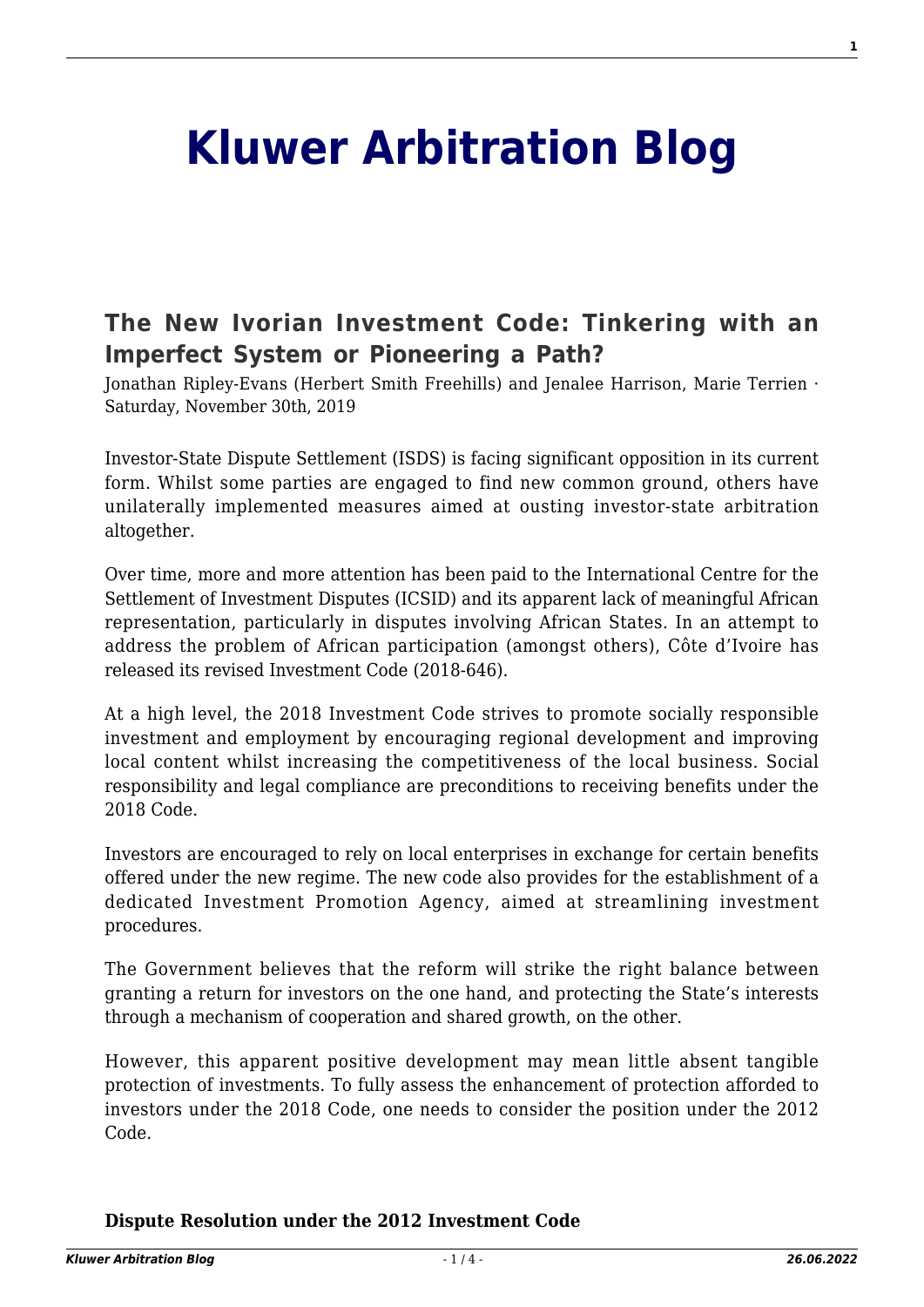Under article 20 of the 2012 Code, any dispute between natural or legal persons, whether foreign or Ivorian, relating to the application of the 2012 Code was to be submitted to the courts of Côte d'Ivoire or to an arbitral tribunal, unless settled amicably.

Whilst the mention of the amicable settlement was noble, the ambiguity surrounding its implementation rendered the provision relatively ineffective. Attempts at amicable settlement were not mandatory and conciliation required separate agreement between the parties on procedure.

The 2012 Code recognised the binding nature of agreements and treaties relating to the protection of investments and Côte d'Ivoire consented, through the mechanism of article 20, to the submission of investment disputes to ICSID.

The 2012 Code was a clear embrace of the principles espoused under the Washington Convention and this area is where, under the 2018 Code, one sees the most significant departure from the previous regime.

# **Dispute Resolution under the 2018 Investment Code**

Article 20 of the 2012 Code has been entirely re-written, the principles of which are now found in article 50 of the 2018 Code.

Article 50 requires that parties "*shall endeavour to resolve* [their dispute] *through amicable negotiations*". Ostensibly to clarify the ambiguity of the 2012 Code, the 2018 Code now makes it mandatory for parties to *endeavour* to resolve any dispute regarding the interpretation or execution of the 2018 Code, through amicable negotiations. It may, however, be argued that one form of ambiguity has been exchanged for another as the word "*endeavour*" is notoriously open to interpretation.

To complicate matters further, a time limit is imposed upon such amicable negotiations. If no agreement is reached by the parties within twelve months, the text provides that the Conciliation Regulations of the United Nations Commission on International Trade Law ("UNCITRAL") shall apply. No guidance is given as to what constitutes the commencement of the amicable negotiation period which may lead to further uncertainty.

It would appear that the 12-month negotiation period, rather than constituting an extended period of mandatory negotiation, simply acts as a "long-stop" date, after which, the parties must proceed to Conciliation under the rules of UNCITRAL.

Notwithstanding the obligation to *endeavour* to resolve issues amicably, the parties may, by agreement, submit a dispute to arbitration.

The glaring omission from the 2018 Code is the withdrawal of the express consent to ICSID arbitration. Whilst Côte d'Ivoire remains a signatory to the Washington Convention, the Investment Code can no longer be relied upon as a source of consent by the host state to an ICSID arbitration. This omission appears deliberate and seeks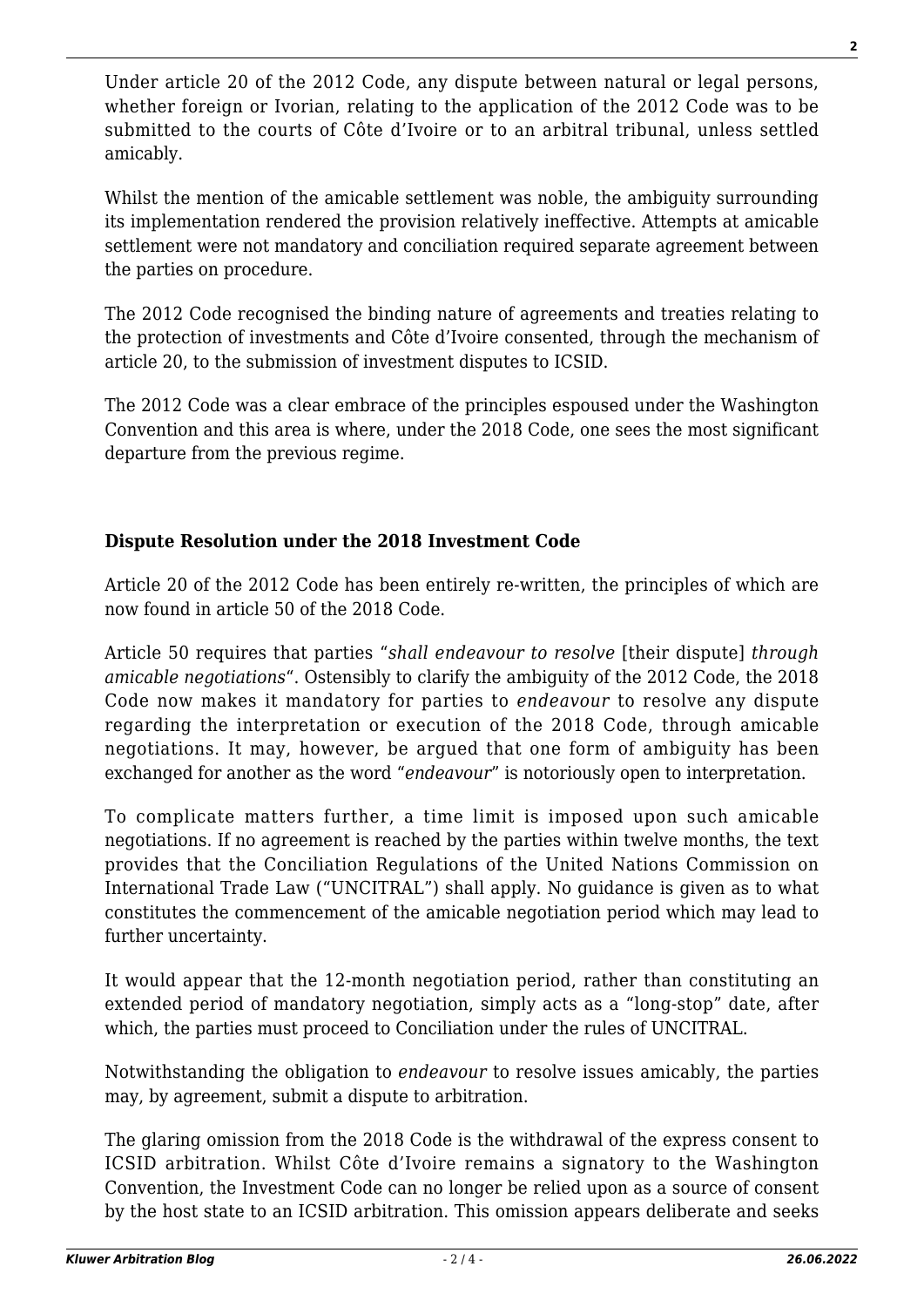to address one of the strongest criticisms against the current format of ISDS – the lack of African participation.

In place of an express reference to ICSID, the 2018 Code now provides for the submission of an investment dispute to the Arbitration Centre of the Common Court of Justice and Arbitration ("CCJA") of the Organization for Harmonization in Africa of Business Law ("OHADA"). Unfortunately, however, such submission requires further agreement between the parties which is likely to present challenges in the future.

The 2018 Code also implements a "fork in the road" mechanism in terms whereof a disputant is bound to elect one method of dispute resolution, waiving any right to resort to an alternative forum.

## **Conclusion**

Notwithstanding the existence of certain ambiguities, the 2018 Code has not only addressed most of the shortcomings of the 2012 Code (insofar at least as dispute resolution is concerned), but it has presented what appears to be a viable alternative to ICSID arbitration.

Rather than resorting to drastic measures such as the outright termination of BITs or the renunciation of all forms of investor-state arbitration, the 2018 Code seeks to protect the interests of the country whilst providing protection to investors in a manner more palatable to the African state.

ICSID arbitration remains a possibility under the 2018 Code but importantly, it is no longer the preferred option. Côte d'Ivoire has made a clear statement in support of African seated arbitrations by incorporating a reference to the CCJA.

There is no doubt that the 2018 Code appears to be a step in the right direction, the requirement that the parties reach an agreement before a submission to arbitration, places the dispute resolution mechanism of the 2018 Code at risk. For this reason, investors may still require a more deliberate and express commitment to the protection of investments from the government than is offered in the 2018 Code.

### **Profile Navigator and Relationship Indicator**

Offers 6,200+ data-driven arbitrator, expert witness and counsel profiles and the ability to explore relationships of 13,500+ arbitration practitioners and experts for

*To make sure you do not miss out on regular updates from the Kluwer Arbitration Blog, please subscribe [here](http://arbitrationblog.kluwerarbitration.com/newsletter/). To submit a proposal for a blog post, please consult our [Editorial Guidelines.](http://arbitrationblog.kluwerarbitration.com/editorial-guidelines/)*